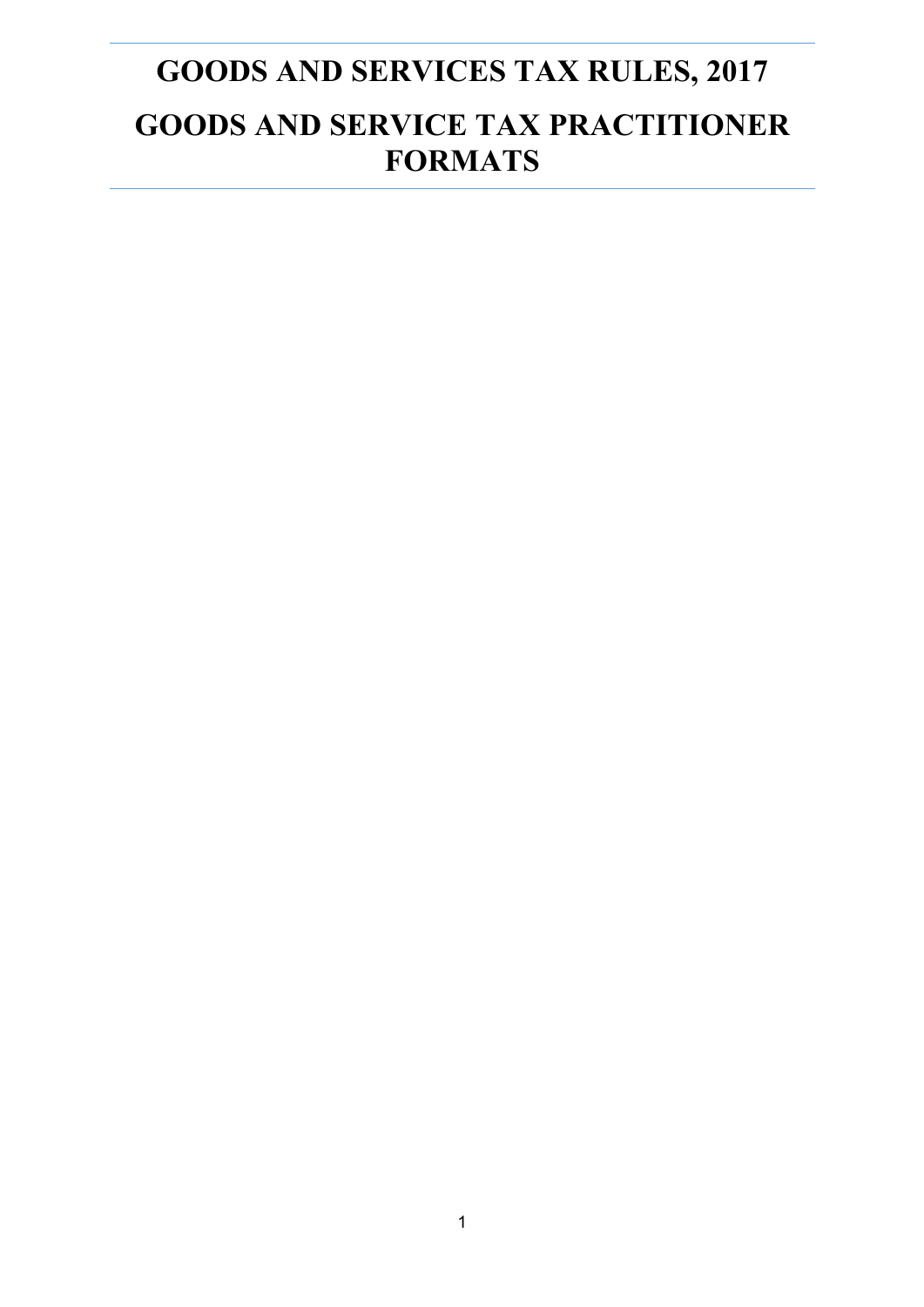## **List of Goods and Service Tax Formats**

| Sr. No.        | Form No.          | Description                                                                                                                 |
|----------------|-------------------|-----------------------------------------------------------------------------------------------------------------------------|
| $\mathbf{1}$ . | GST PCT-1         | Application for Enrolment as Goods and Service Tax Practitioner                                                             |
| 2.             | GST PCT-02        | Enrolment Certificate for Goods and Service Tax Practitioner                                                                |
| 3.             | <b>GST PCT-03</b> | Show Cause Notice for disqualification                                                                                      |
| 4.             | GST PCT-04        | Order of Rejection of Application for enrolment as GST Practitioner/ Or<br>Disqualification to function as GST Practitioner |
| 5.             | GST PCT-05        | Authorization/withdrawal of authorization of Goods and Service Tax<br>Practitioner.                                         |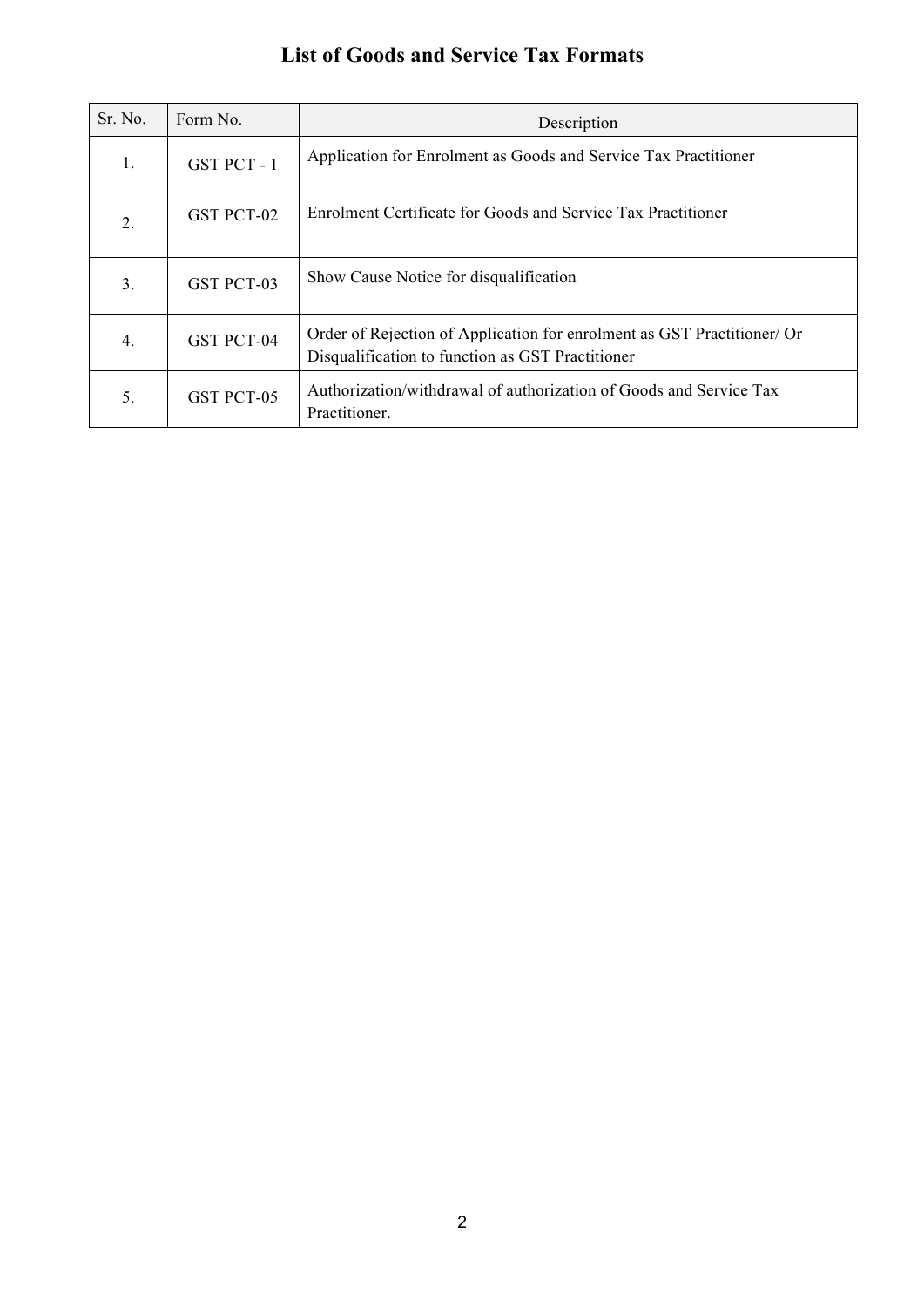## **Form GST PCT - 1**

#### *[See Rule --- ]*

## **Application for Enrolment as Goods and Services Tax Practitioner**

## **Part –A**

|                                                                                                           | State $/UT -$                                                            |  |  | District - |  |
|-----------------------------------------------------------------------------------------------------------|--------------------------------------------------------------------------|--|--|------------|--|
| (i)                                                                                                       | Name of the Goods and Services Tax Practitioner<br>(As mentioned in PAN) |  |  |            |  |
| (ii)                                                                                                      | <b>PAN</b>                                                               |  |  |            |  |
| (iii)                                                                                                     | Email Address                                                            |  |  |            |  |
| (iv)                                                                                                      | Mobile Number                                                            |  |  |            |  |
| Note - Information submitted above is subject to online verification before proceeding to fill up Part-B. |                                                                          |  |  |            |  |

#### **PART B**

| 1.  | <b>Enrolling Authority</b>                                              | Centre                                                                                                                                                                                                                                                                                                                                                                                                                                                                                                                |  |
|-----|-------------------------------------------------------------------------|-----------------------------------------------------------------------------------------------------------------------------------------------------------------------------------------------------------------------------------------------------------------------------------------------------------------------------------------------------------------------------------------------------------------------------------------------------------------------------------------------------------------------|--|
|     |                                                                         | <b>State</b>                                                                                                                                                                                                                                                                                                                                                                                                                                                                                                          |  |
| 2.  | State/UT                                                                |                                                                                                                                                                                                                                                                                                                                                                                                                                                                                                                       |  |
| 3.  | Date of application                                                     |                                                                                                                                                                                                                                                                                                                                                                                                                                                                                                                       |  |
| 4   | Enrolment sought as:                                                    | (1) Chartered Accountant holding COP<br>Company Secretary holding COP<br>(2)<br>Cost and Management Accountant holding COP<br>(3)<br>Advocate<br>(4)<br>Graduate or Postgraduate degree in Commerce<br>(5)<br>Graduate or Postgraduate degree in Banking<br>(6)<br>Graduate or Postgraduate degree in Business<br>(7)<br>Administration<br>Graduate or Postgraduate degree in Business<br>(8)<br>Management<br>Degree examination of any recognized Foreign<br>(9)<br>University<br>(10) Retired Government Officials |  |
| 5.  | Membership Number                                                       |                                                                                                                                                                                                                                                                                                                                                                                                                                                                                                                       |  |
| 5.1 | Membership Type (drop down will<br>change based the institute selected) |                                                                                                                                                                                                                                                                                                                                                                                                                                                                                                                       |  |
| 5.1 | Date of Enrolment / Membership                                          |                                                                                                                                                                                                                                                                                                                                                                                                                                                                                                                       |  |
| 5.2 | Membership Valid upto                                                   |                                                                                                                                                                                                                                                                                                                                                                                                                                                                                                                       |  |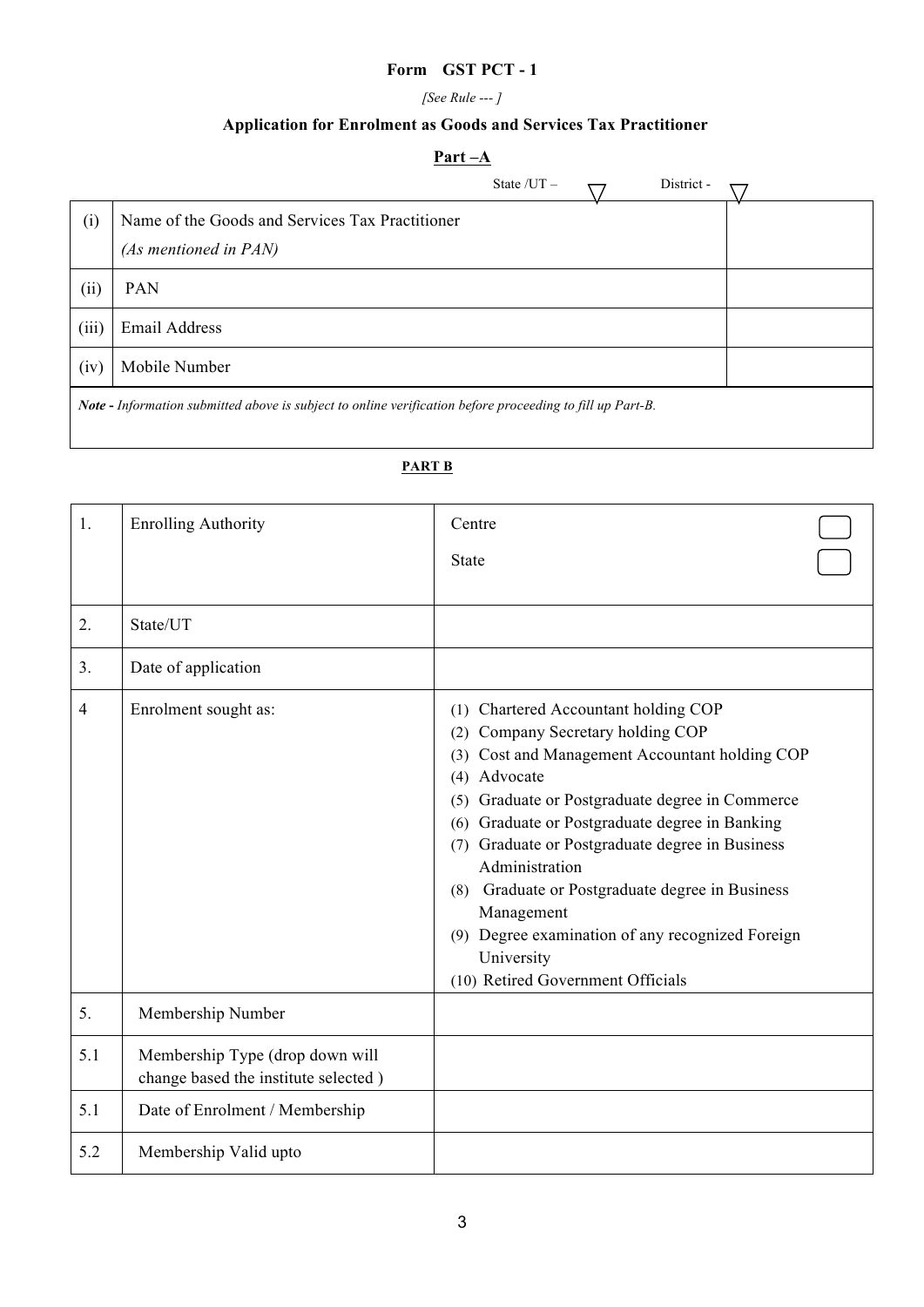| 6      | Advocates registered with Bar (Name of<br>Bar Council)    |                                                                                                        |
|--------|-----------------------------------------------------------|--------------------------------------------------------------------------------------------------------|
| 6.1    | Registration Number as given by Bar                       |                                                                                                        |
| 6.2    | Date of Registration                                      |                                                                                                        |
| 6.3    | Valid up to                                               |                                                                                                        |
| $\tau$ | <b>Retired Government Officials</b>                       | Retired from Centre/ State                                                                             |
| 7.1    | Date of Retirement                                        |                                                                                                        |
| 7.2    | Designation of the post held at the time of<br>retirement | Scanned copy of Pension Certificate issued by AG office or<br>any other document evidencing retirement |
| 8.     | <b>Applicant Details</b>                                  |                                                                                                        |
| 8.1    | Full name as per PAN                                      |                                                                                                        |
| 8.2    | Father's Name                                             |                                                                                                        |
| 8.3    | Date of Birth                                             |                                                                                                        |
| 8.4    | Photo                                                     |                                                                                                        |
| 8.5    | Gender                                                    |                                                                                                        |
| 8.6    | Aadhaar                                                   | <optional></optional>                                                                                  |
| 8.7    | PAN                                                       | < Pre filled from Part A>                                                                              |
| 8.8    | Mobile Number                                             | <pre a="" filled="" from="" part=""></pre>                                                             |
| 8.9    | Landline Number                                           |                                                                                                        |
| 8.10   | Email id                                                  | $\leq$ Pre filled from Part A>                                                                         |
| 9.     | <b>Professional Address</b>                               | (Any three will be mandatory)                                                                          |
| 9.1    | Building No./ Flat No./Door No.                           |                                                                                                        |
| 9.2    | Floor No.                                                 |                                                                                                        |
| 9.3    | Name of the Premises / Building                           |                                                                                                        |
| 9.4    | Road / Street Lane                                        |                                                                                                        |
| 9.5    | Locality / Area / Village                                 |                                                                                                        |
| 9.6    | District                                                  |                                                                                                        |
| 9.7    | State                                                     |                                                                                                        |
| 9.8    | PIN Code                                                  |                                                                                                        |
| 10.    | <b>Qualification Details</b>                              |                                                                                                        |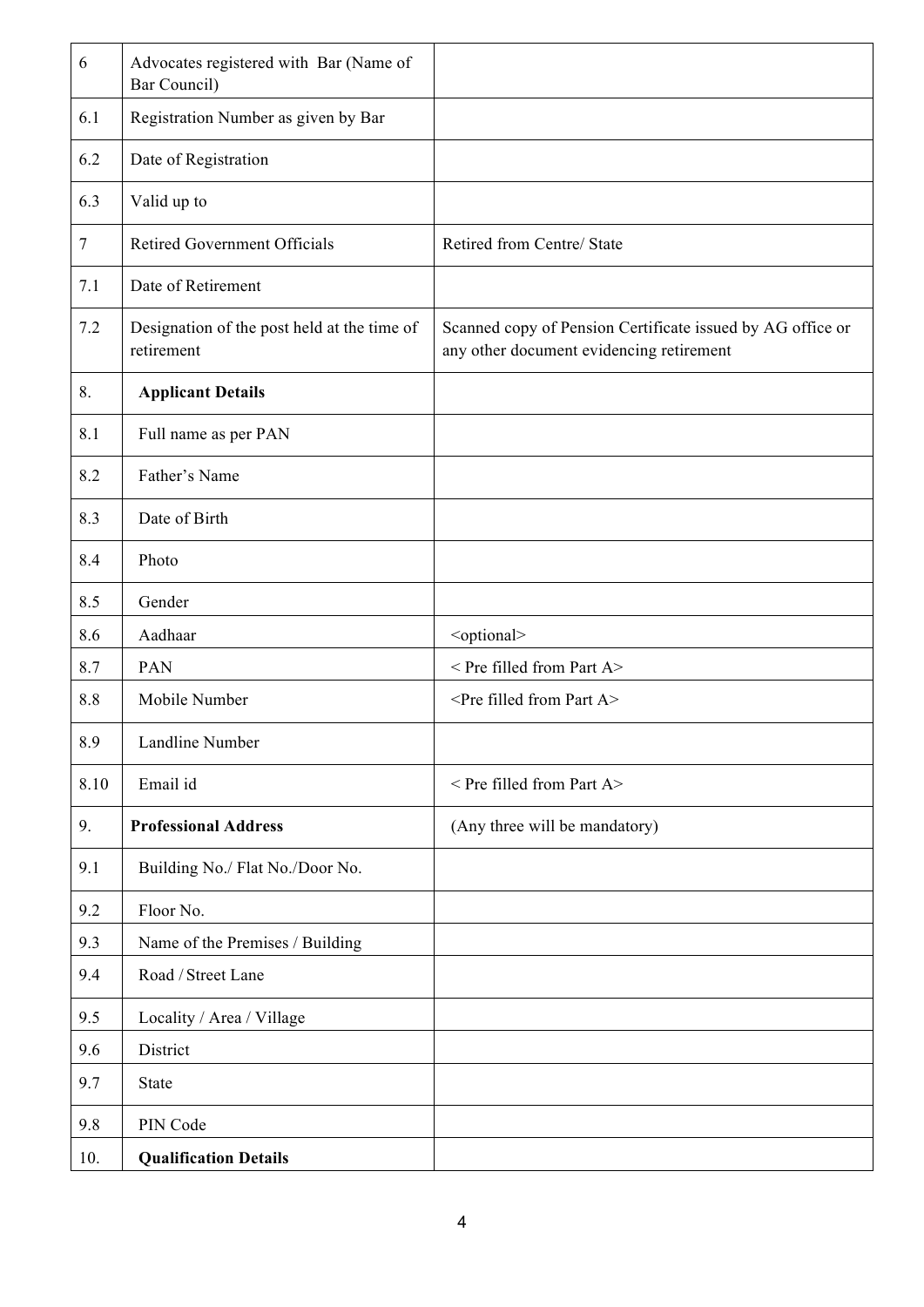| 10.1 | <b>Qualifying Degree</b>                                                                                                                                                                                                                                                                                                                                                                                                                                                                                                      |                                             |  |  |
|------|-------------------------------------------------------------------------------------------------------------------------------------------------------------------------------------------------------------------------------------------------------------------------------------------------------------------------------------------------------------------------------------------------------------------------------------------------------------------------------------------------------------------------------|---------------------------------------------|--|--|
| 10.2 | Affiliation University / Institute                                                                                                                                                                                                                                                                                                                                                                                                                                                                                            |                                             |  |  |
|      | Consent                                                                                                                                                                                                                                                                                                                                                                                                                                                                                                                       |                                             |  |  |
|      | I on behalf of the holder of Aadhaar number <pre-filled aadhaar="" based="" form="" in="" number="" on="" provided="" the=""><br/>give consent to "Goods and Services Tax Network" to obtain my details from UIDAI for the purpose of<br/>authentication. "Goods and Services Tax Network" has informed me that identity information would only<br/>be used for validating identity of the Aadhaar holder and will be shared with Central Identities Data<br/>Repository only for the purpose of authentication.</pre-filled> |                                             |  |  |
|      | <b>Verification</b>                                                                                                                                                                                                                                                                                                                                                                                                                                                                                                           |                                             |  |  |
|      | I hereby solemnly affirm and declare that the information given herein above is true and correct to the best<br>of my knowledge and belief and nothing has been concealed therefrom.                                                                                                                                                                                                                                                                                                                                          |                                             |  |  |
|      | Place                                                                                                                                                                                                                                                                                                                                                                                                                                                                                                                         | $\leq$ DSC /E-sign of the Applicant/EVC $>$ |  |  |
|      | Date                                                                                                                                                                                                                                                                                                                                                                                                                                                                                                                          | $\leq$ Name of the Applicant $\geq$         |  |  |

### **Acknowledgment**

Application Reference Number (ARN) -

You have filed the application successfully.

GSTIN, if available:

Legal Name:

Form No. :

Form Description :

Date of Filing:

Time of filing:

Center Jurisdiction:

State Jurisdiction :

Filed by :

Temporary reference number, (TRN) if any:

Place:

It is a system generated acknowledgement and does not require any signature**.** 

Note - The status of the application can be viewed through "Track Application Status" at dash board on the GST Portal.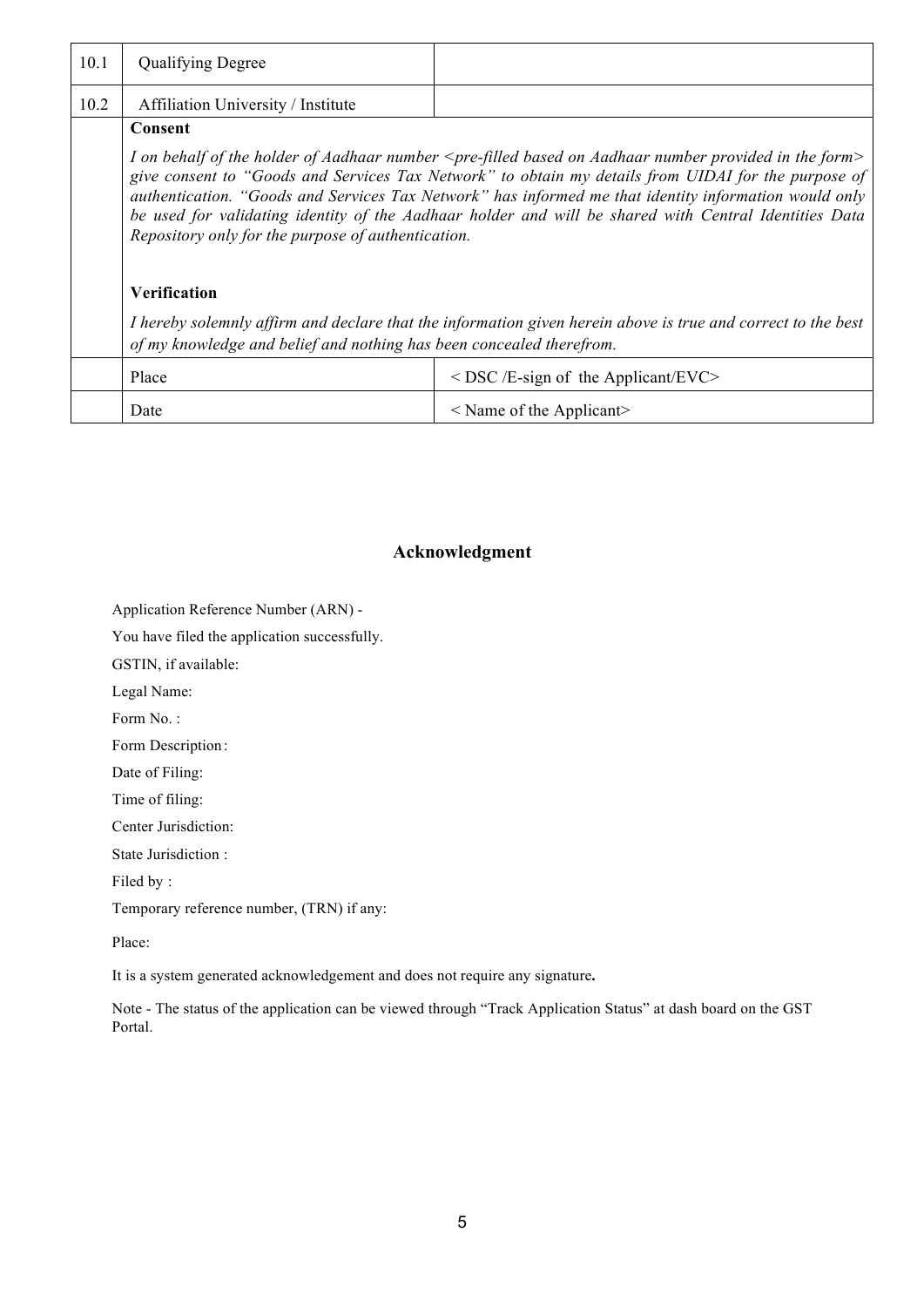## **Form GST PCT-02**

*[See Rule ----]*

## **Enrolment Certificate of Goods and Services Tax Practitioner**

| 1.   | <b>Enrolment Number</b>                            |                  |
|------|----------------------------------------------------|------------------|
| 2.   | PAN                                                |                  |
| 3.   | Name of the Goods and Services Tax<br>Practitioner |                  |
| 4.   | Address and Contact Information                    |                  |
| 5.   | Date of enrolment as GSTP                          |                  |
| Date |                                                    | Signature of the |
|      | <b>Enrolment Authority</b>                         |                  |
|      |                                                    | Name and         |
|      | Designation.                                       |                  |
|      |                                                    | Centre / State   |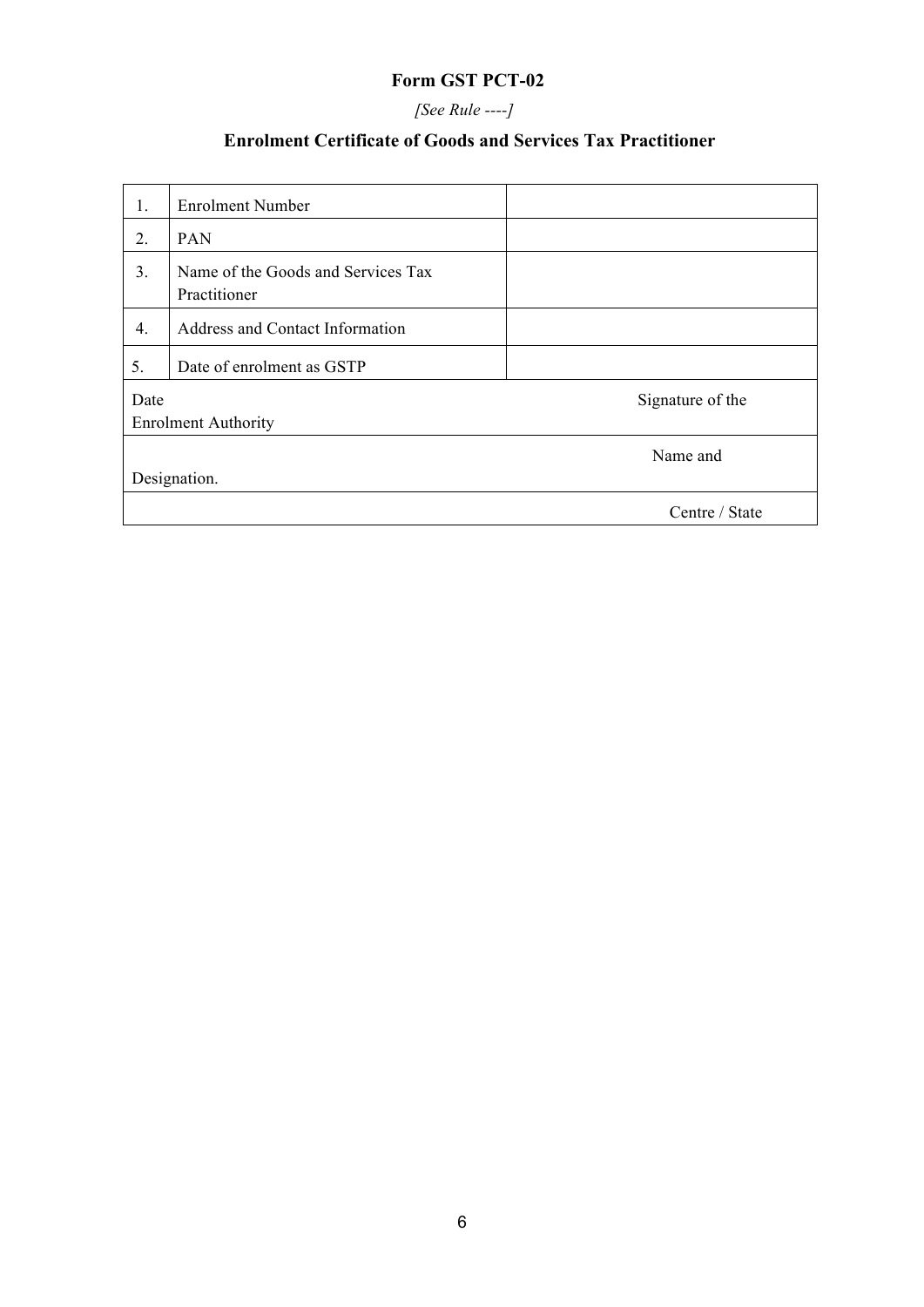*[See Rule -----]*

Reference No. Date

To

 Name Address of the Applicant GST practitioner enrolment No.

## **Show Cause Notice for disqualification**

It has come to my notice that you are guilty of misconduct, the details of which are given hereunder:

1.

2.

You are hereby called upon to show cause as to why the certificate of enrolment granted to you should not be rejected for reasons stated above. You are requested to submit your response within <15> days to the undersigned from the date of receipt of this notice.

Appear before the undersigned on ----- (date)……….. (Time)………

If you fail to furnish a reply within the stipulated date or fail to appear for personal hearing on the appointed date and time, the case will be decided ex parte on the basis of available records and on merits

Signature

Name Name and the Name of the Name (Designation)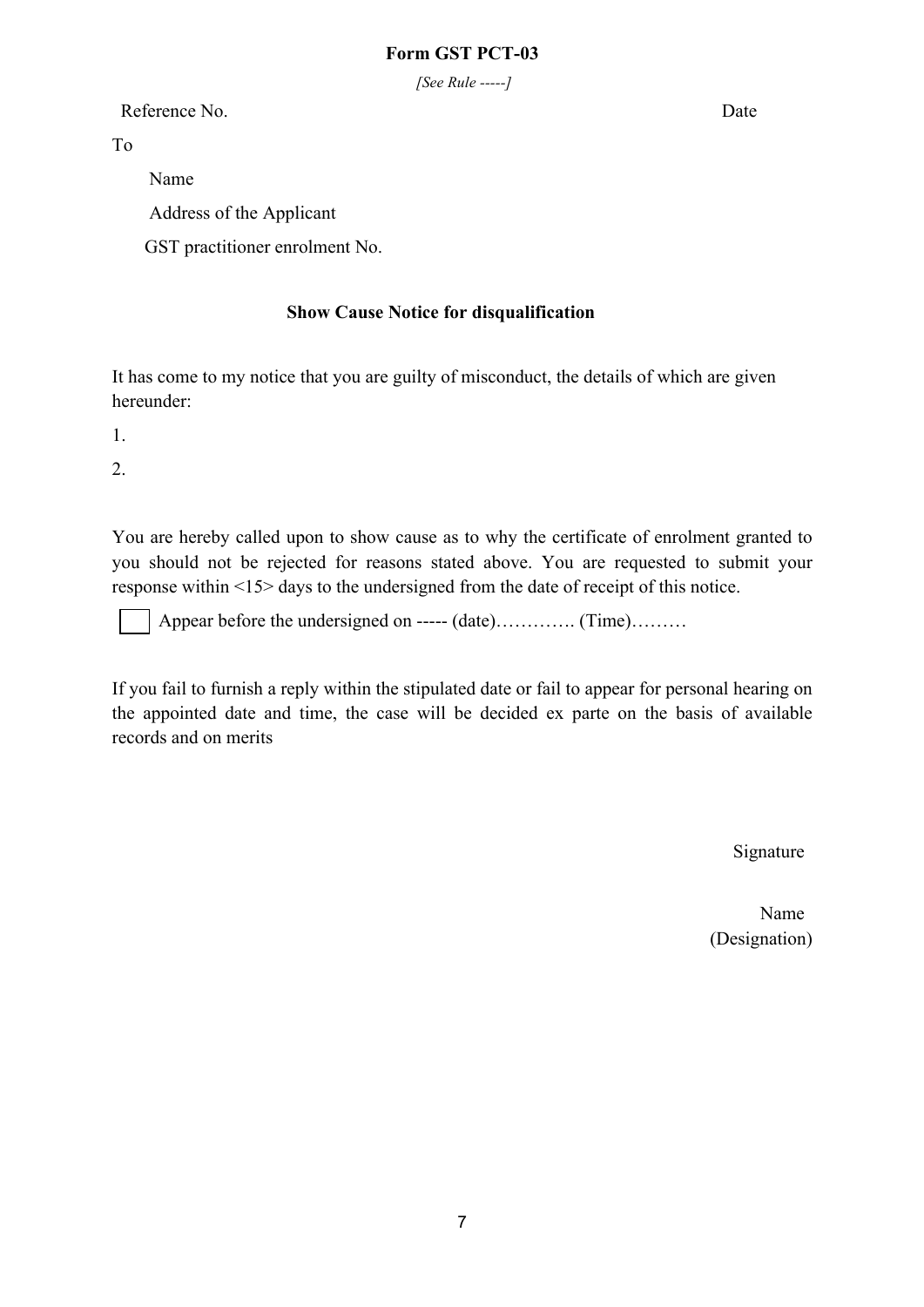## **Form GST PCT-04**

*[See Rule ------]*

## Reference No. Date-

To

Name

Address

Enrollment Number

## **Order of rejection of enrolment as GST Practitioner**

This has reference to your reply dated ---- in response to the notice to show cause dated -----.

 $\Box$  Whereas no reply to notice to show cause has been submitted; or

 $\Box$  Whereas on the day fixed for hearing you did not appear; or

 $\Box$  Whereas the undersigned has examined your reply and submissions made at the time of hearing, and is of the opinion that your enrolment is liable to be cancelled for following reason(s).

1. 2.

The effective date of cancellation of your enrolment is <<DD/MM/YYYY >>.

Signature

Name (Designation)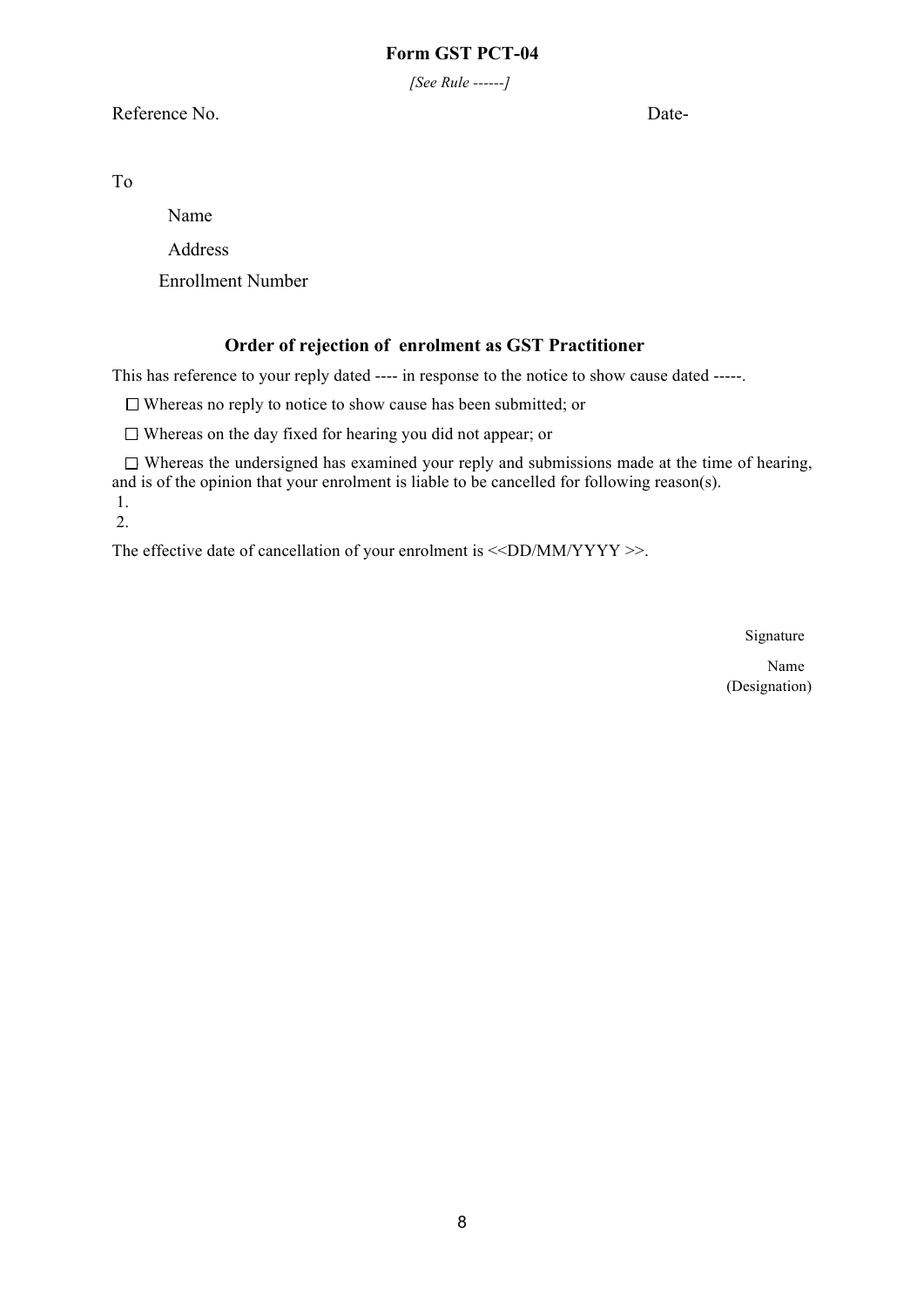#### **Form GST PCT-05**

*[See Rule ---------]*

#### **Authorisation / withdrawal of authorisation for Goods and Services Tax Practitioner**

To

The authorized officer

Central Tax/State Tax.

## **PART-A**

Sir/Madam

I/We <Name of the Proprietor/all Partners/Karta/Managing Directors and whole time Director/Members of Managing Committee of Associations/Board of Trustees etc.) do hereby

- 1. \*solemnly authorize,
- 2. \*withdraw authorization of

----------- (Name of the Goods and Services Tax Practitioner), bearing Enrolment Number**---- ----** for the purposes of Section 48 read with **rule 24.Return** to perform the following activities on behalf of -------- (Legal Name) bearing << GSTIN - >>:

| Sr.<br>No.       | List of Activities                                                   | Check box |
|------------------|----------------------------------------------------------------------|-----------|
| $\mathbf{1}$ .   | To furnish details of outward and inward supplies                    |           |
| 2.               | To furnish monthly, quarterly, annual or final return                |           |
| $\overline{3}$ . | To make deposit for credit into the electronic cash ledger           |           |
| $\overline{4}$ . | To file an application for claim of refund                           |           |
| 5.               | To file an application for amendment or cancellation of registration |           |

2. The consent of the ---------- (Name of Goods and Services Tax Practitioner) is attached herewith\*.

*\*Strike out whichever is not applicable.*

Signature of the authorized signatory Name

Designation/Status

Date

Place